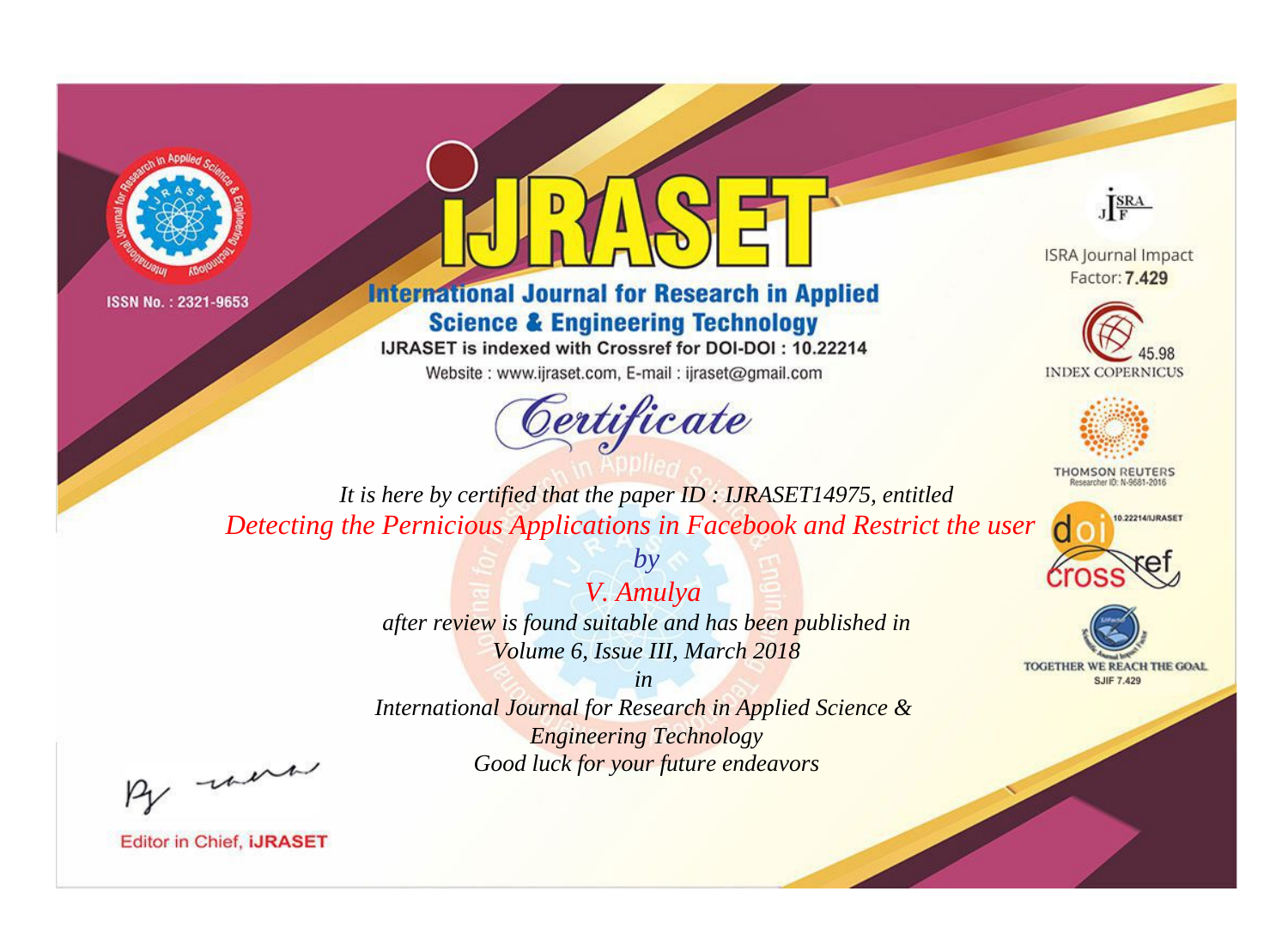



**International Journal for Research in Applied Science & Engineering Technology** 

IJRASET is indexed with Crossref for DOI-DOI: 10.22214

Website: www.ijraset.com, E-mail: ijraset@gmail.com



JERA

**ISRA Journal Impact** Factor: 7.429





**THOMSON REUTERS** 



TOGETHER WE REACH THE GOAL **SJIF 7.429** 

*It is here by certified that the paper ID : IJRASET14975, entitled Detecting the Pernicious Applications in Facebook and Restrict the user*

> *A. Nazeen after review is found suitable and has been published in Volume 6, Issue III, March 2018*

*by*

*in* 

*International Journal for Research in Applied Science & Engineering Technology Good luck for your future endeavors*

By morn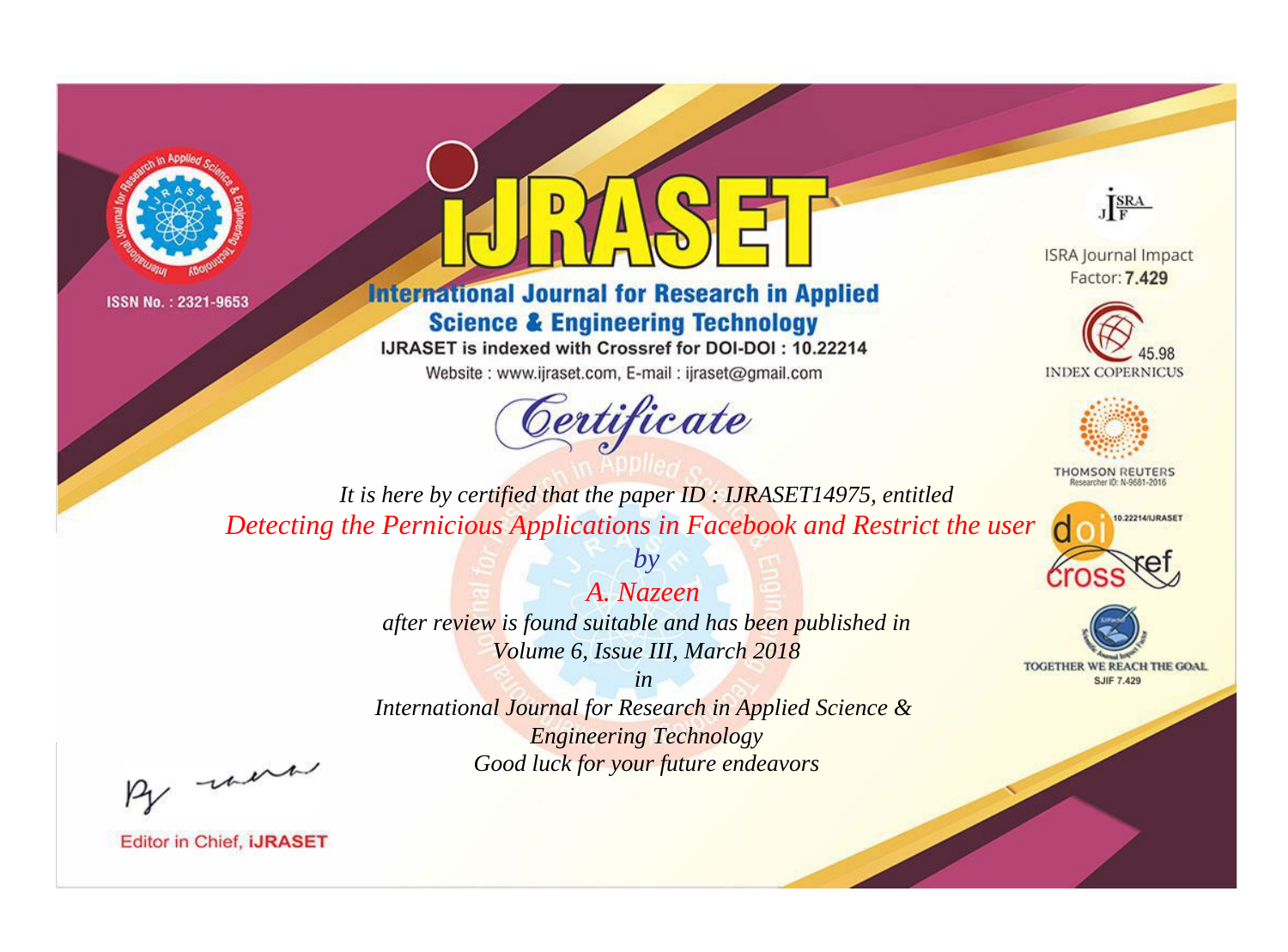



**International Journal for Research in Applied Science & Engineering Technology** 

IJRASET is indexed with Crossref for DOI-DOI: 10.22214

Website: www.ijraset.com, E-mail: ijraset@gmail.com



JERA

**ISRA Journal Impact** Factor: 7.429





**THOMSON REUTERS** 



TOGETHER WE REACH THE GOAL **SJIF 7.429** 

*It is here by certified that the paper ID : IJRASET14975, entitled Detecting the Pernicious Applications in Facebook and Restrict the user*

> *K. Chandana after review is found suitable and has been published in Volume 6, Issue III, March 2018*

*by*

*in* 

*International Journal for Research in Applied Science & Engineering Technology Good luck for your future endeavors*

By morn